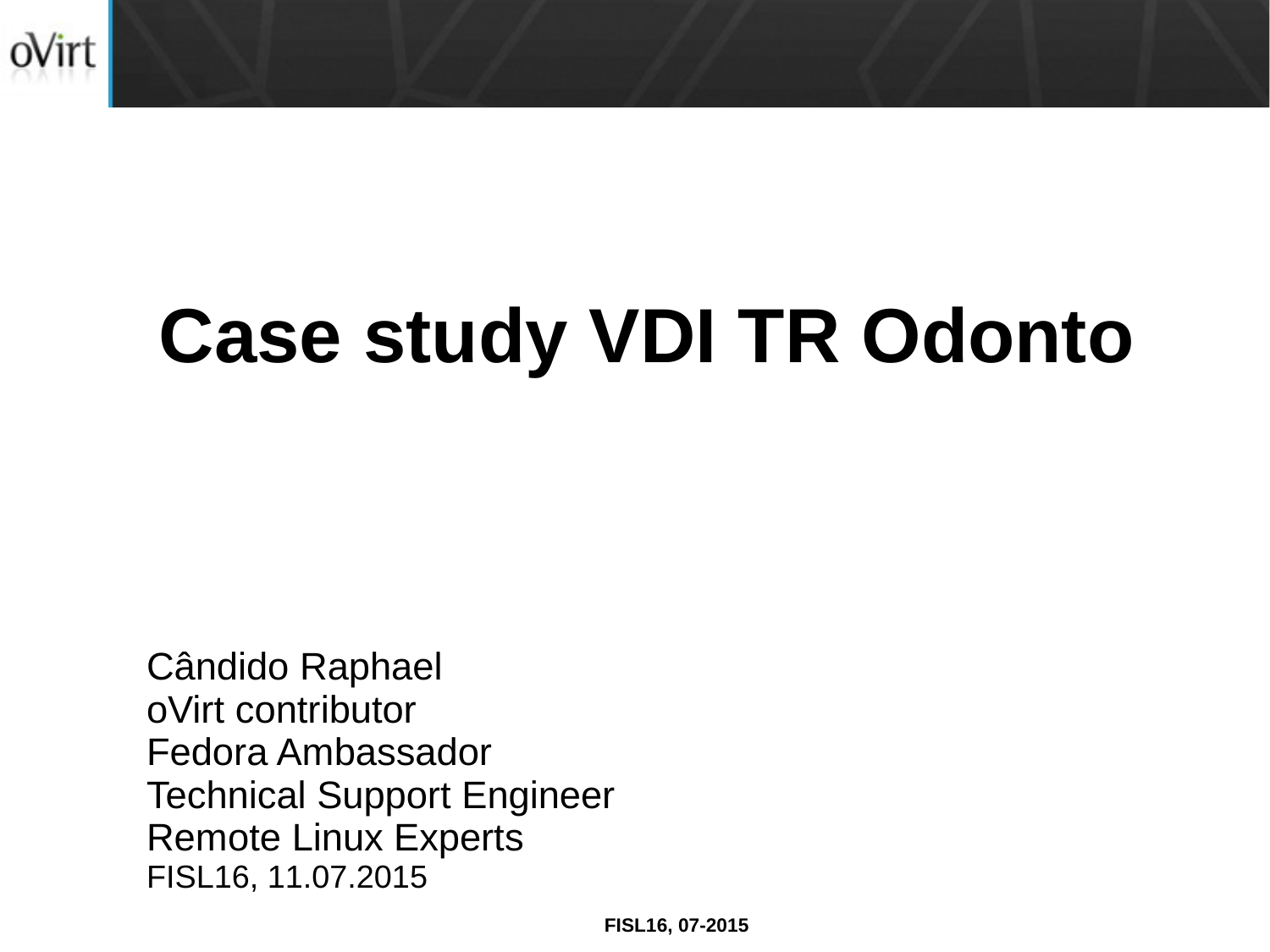### **Virtual Desktop Infrastructure (VDI)**

Centralized management, security and policy enforcement

Virtual desktops with user experience of a physical PC

Multiple monitors

HD-quality video

Bi-directional audio/video for VoIP or video-conferencing

Smartcard support

USB support

Industry-leading density of virtual desktops/server

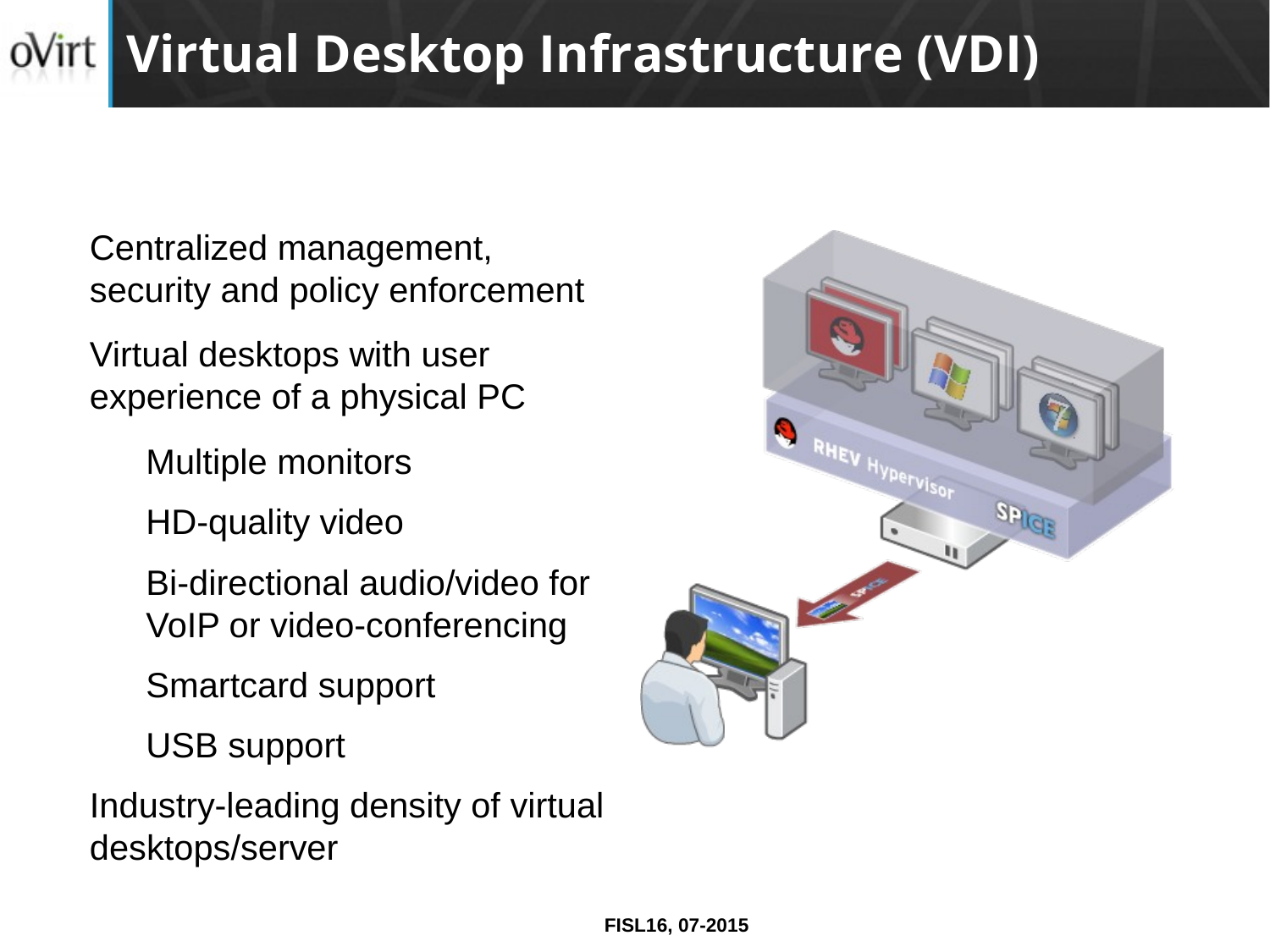

## **Architecture**



**FISL16, 07-2015**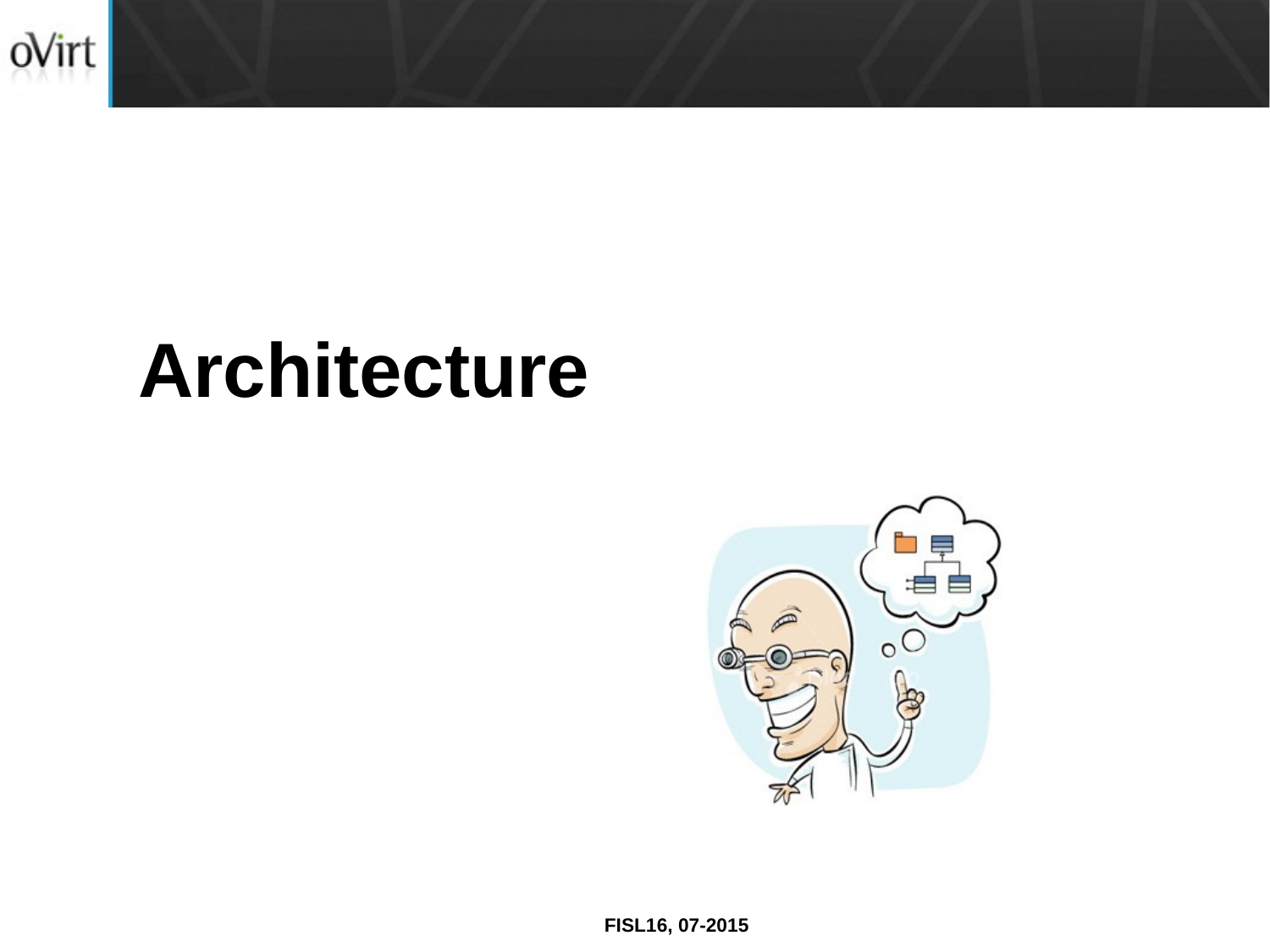### **Architecture From 30,000 Feet**

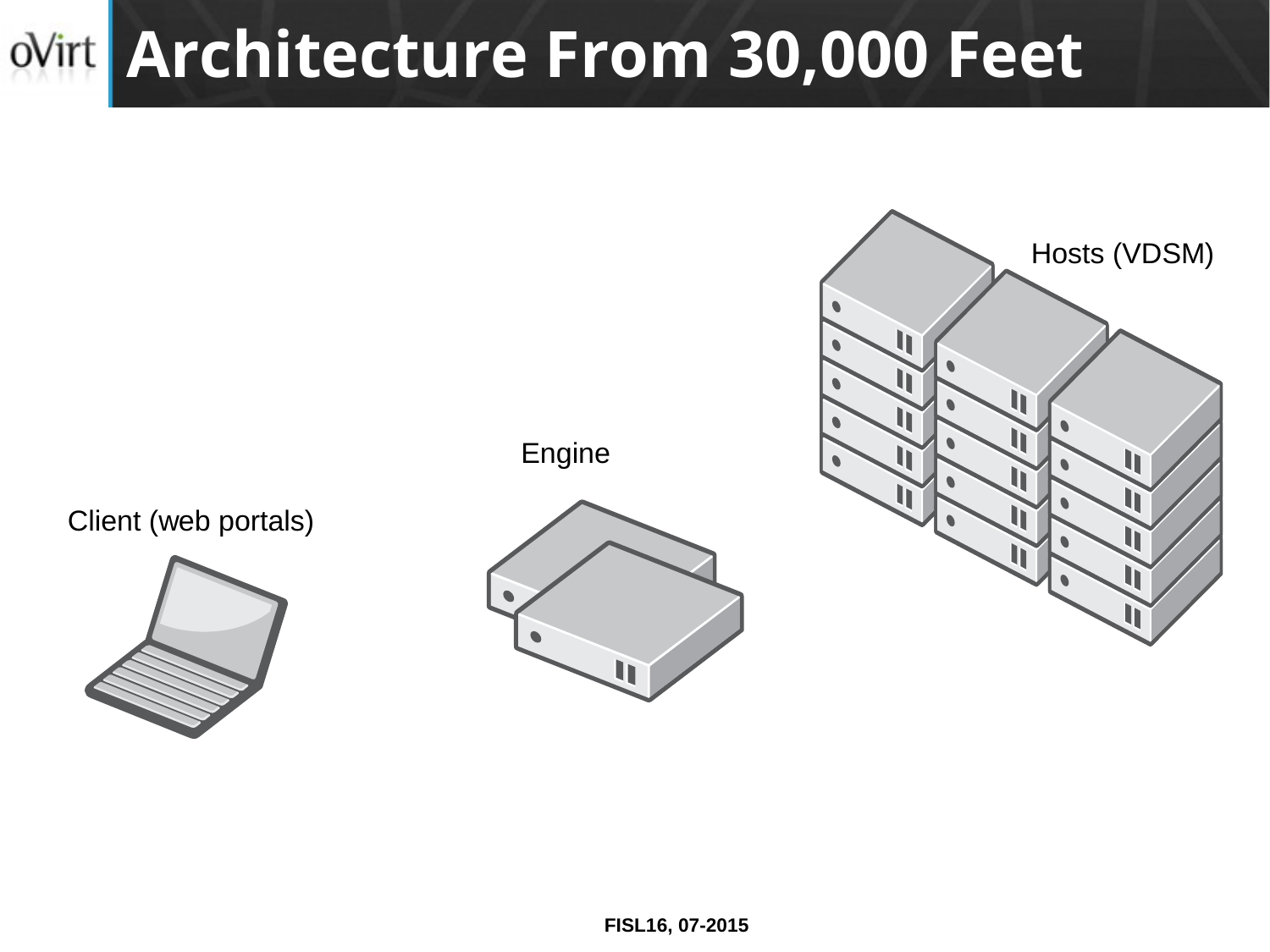### **oVirt High-Level Architecture**



**FISL16, 07-2015**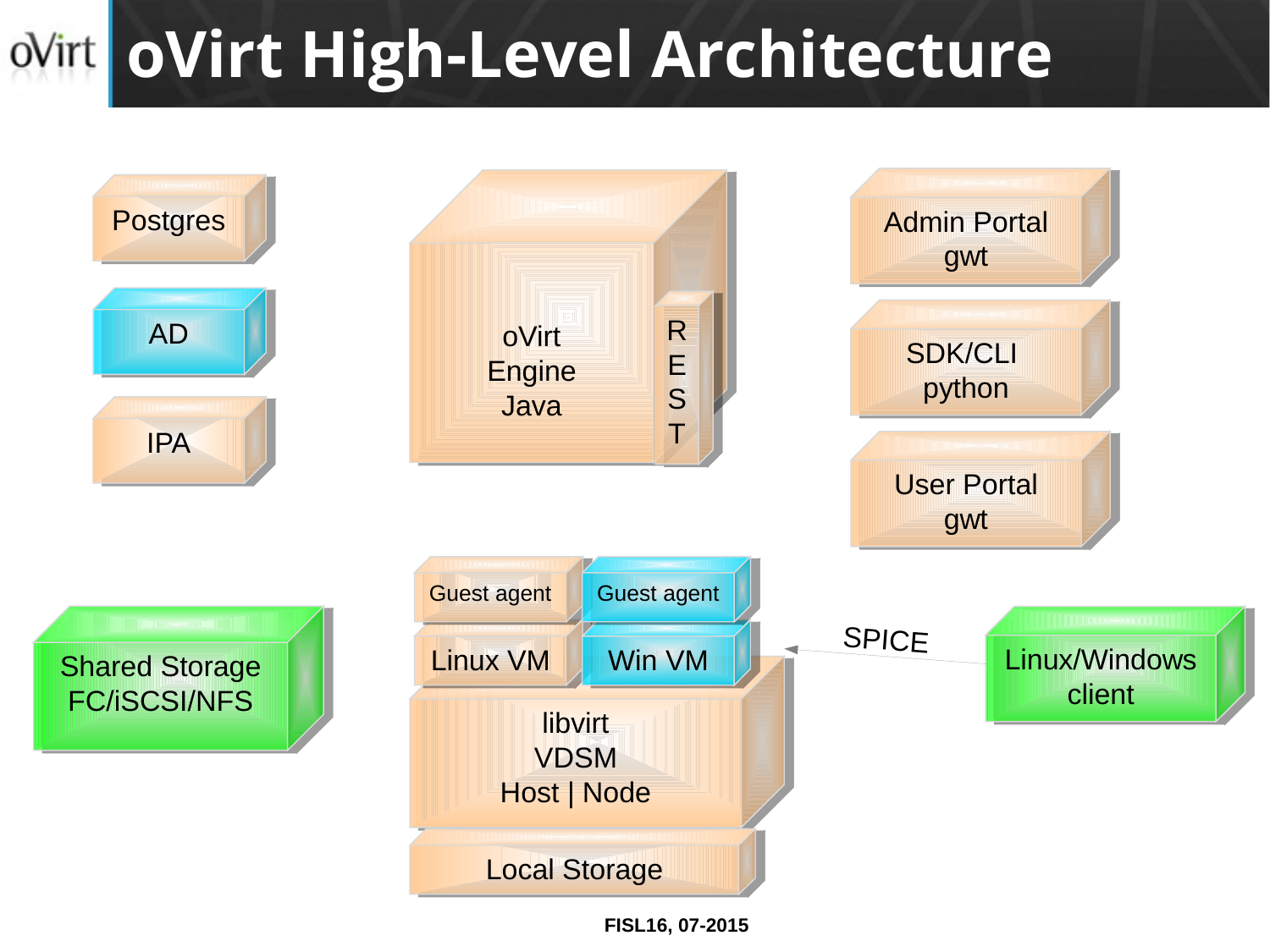

- TR Odonto Dental service company
	- 10 Employees
	- 10 Dental offices
	- 5 Financial/Administrative office staff
	- 5 dentists attendants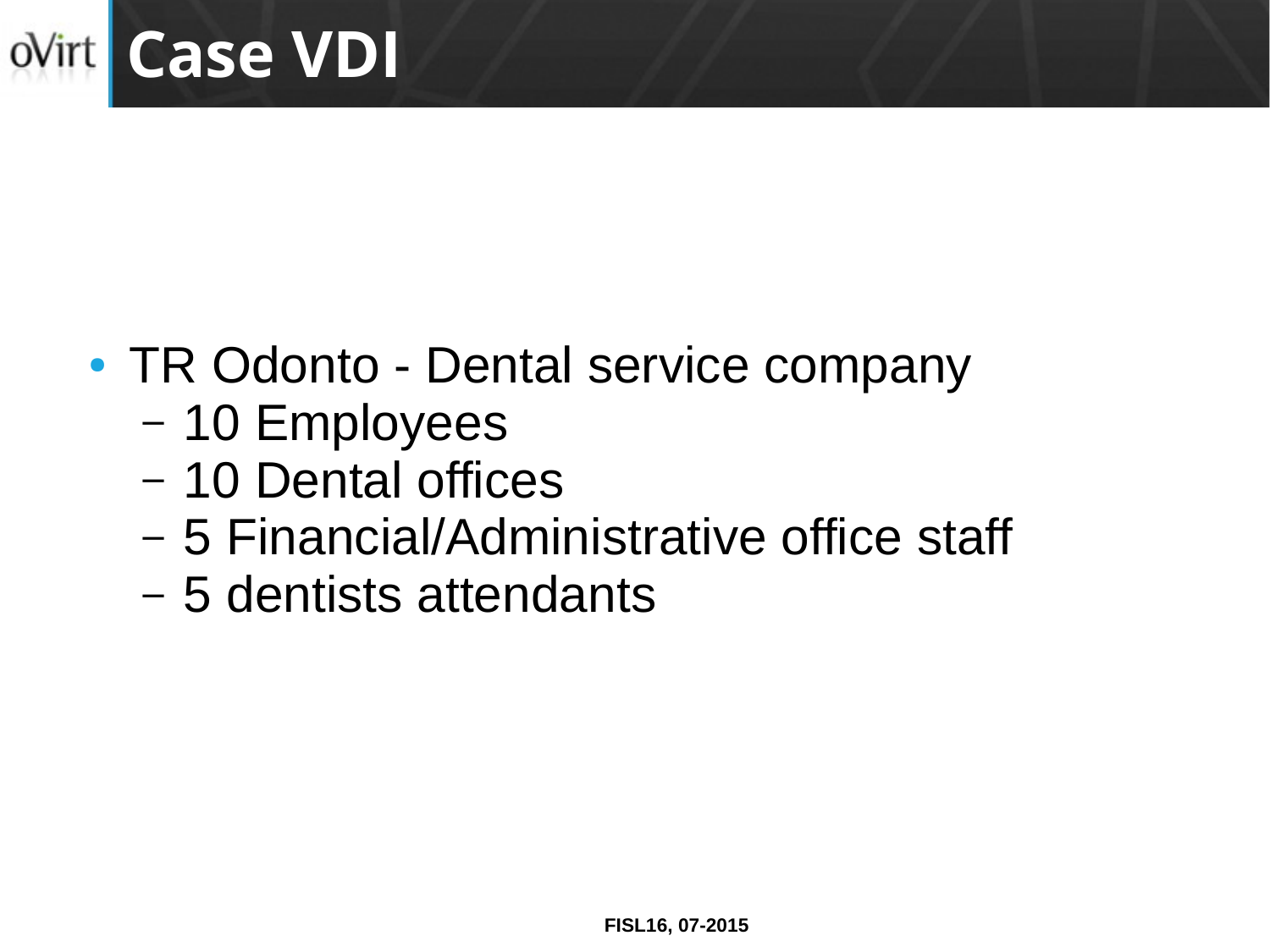## **Case VDI**

- Initial proposal offered
	- Windows Server Standard Ed. 2012 for Terminal Service
	- Windows Server Standard Ed. 2012 for File Server
	- 15 Thin Client
	- 2 Server DELL R530
		- 1 Server for Windows Server 2012 for Terminal Service
			- Configuration
				- 1 Dell PowerEdge R530 Server **Engine/Host virtualization**
				- $\bullet$  (2) Intel® Xeon® E5-2630 v3 2.4GHz, 20M Cache, 8.00GT / s
				- **(8) 16GB RDIMM memory, 2133MT / s, DR, x4, BCC**
				- (1) 600GB, 10K RPM SAS 6Gbps, 2.5in Hot-plug Hard Drive, 3.5in HYB CARR
				- (2) Network deInterface Board Intel® i350 1GB Four doors
				- **(1) Emulex OneConnect OCe14102-U1-D Two Doors PCIe 10GbE CNA**
				- (1) iDRAC8 Express, Integrated Dell Remote Access **Controller**

#### **FISL16, 07-2015**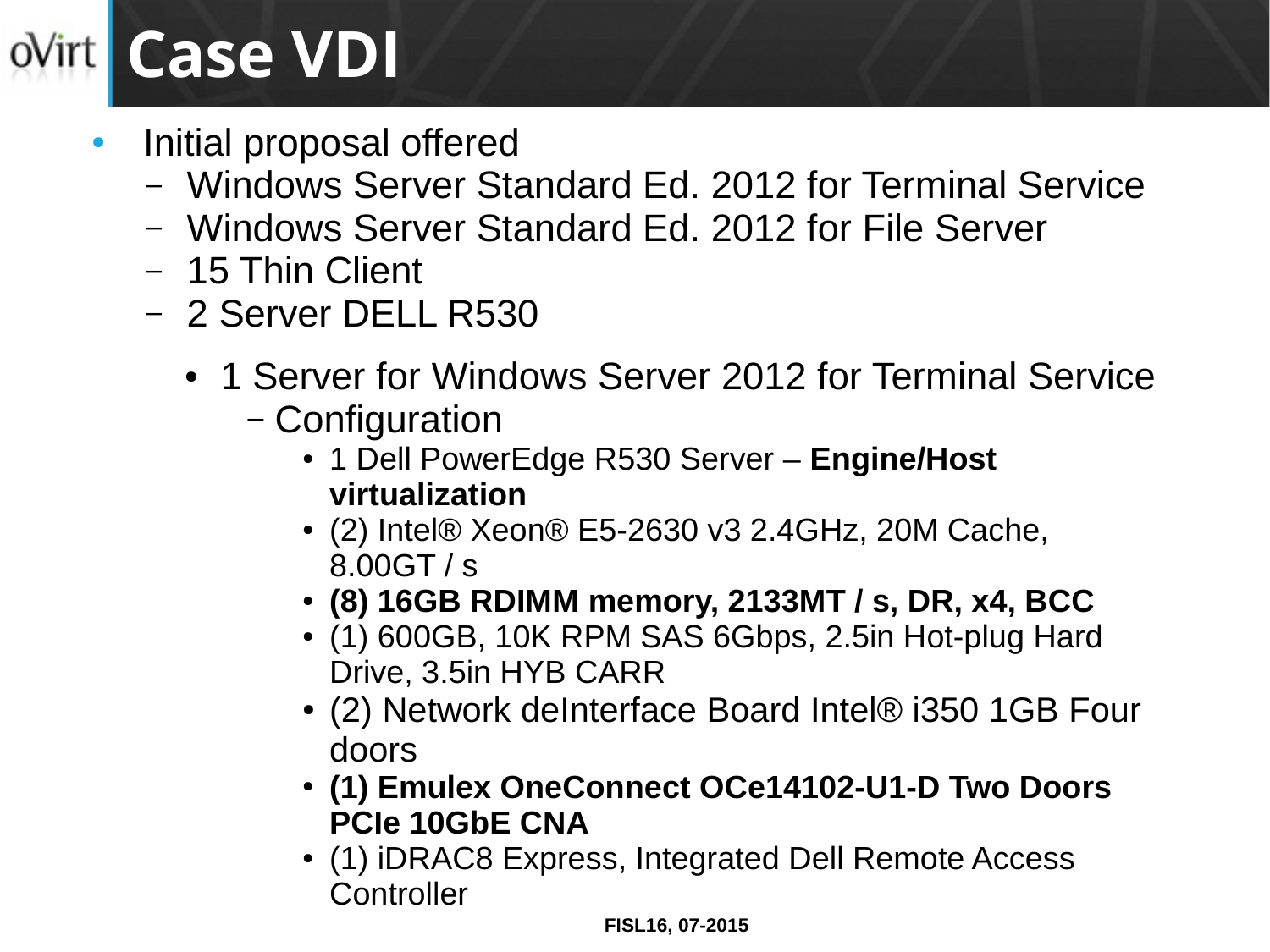### **Case VDI** oVirt |

- 1 Server for Windows Server 2012 for File Server
	- Configuration
		- 1 Dell PowerEdge R530 Server **Turned storage with FreeNAS**
		- $\bullet$  (1) Intel® Xeon® E5-2609 v3 1.9GHz, 15M Cache, 6.40GT / s
		- 8GB RDIMM memory, 2133MT / s, DR, x8, BCC
		- RAID 5 for Parent H330 / H730 / H730P 3-32 HDDs
		- PERC H730 RAID controller, 1GB NV Cache
		- (4) 600GB, 10K RPM SAS 6Gbps, 2.5in Hot-plug Hard Drive, 3.5in HYB CARR
		- (1) Network deInterface Board Intel® i350 1GB Two doors
		- **(1) Emulex OneConnect OCe14102-U1-D Two Doors PCIe 10GbE CNA**
		- (1) iDRAC8 Express, Integrated Dell Remote Access **Controller**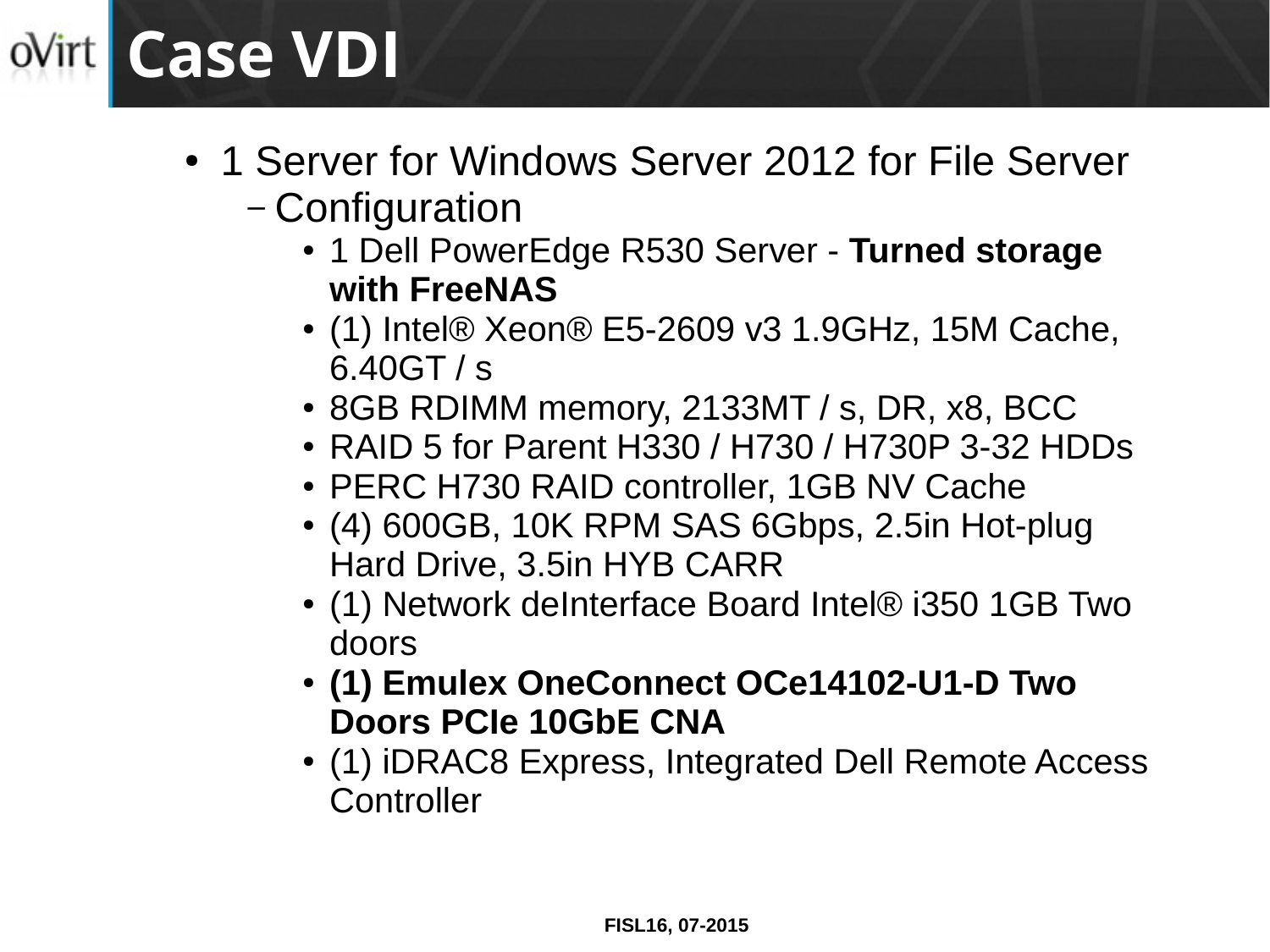### **Case VDI**

### ● **Current scenario VMS**

- 1 VM Server CentOS 7 File Server / Samba4 + GPO
- 1 VM Server CentOS 7 Data Base Postgres
- 1 VM Server Windows 2012 / ERP applications
- 15 VM's Windows 7 x64

### ● **Current scenario VDI**

- 15 VM's Windows 7 x64
- 450GB virtual disk desktop's virtual
- 60GB used virtual memory
- Web Portal
- Future client's connects using **Sample user portals**